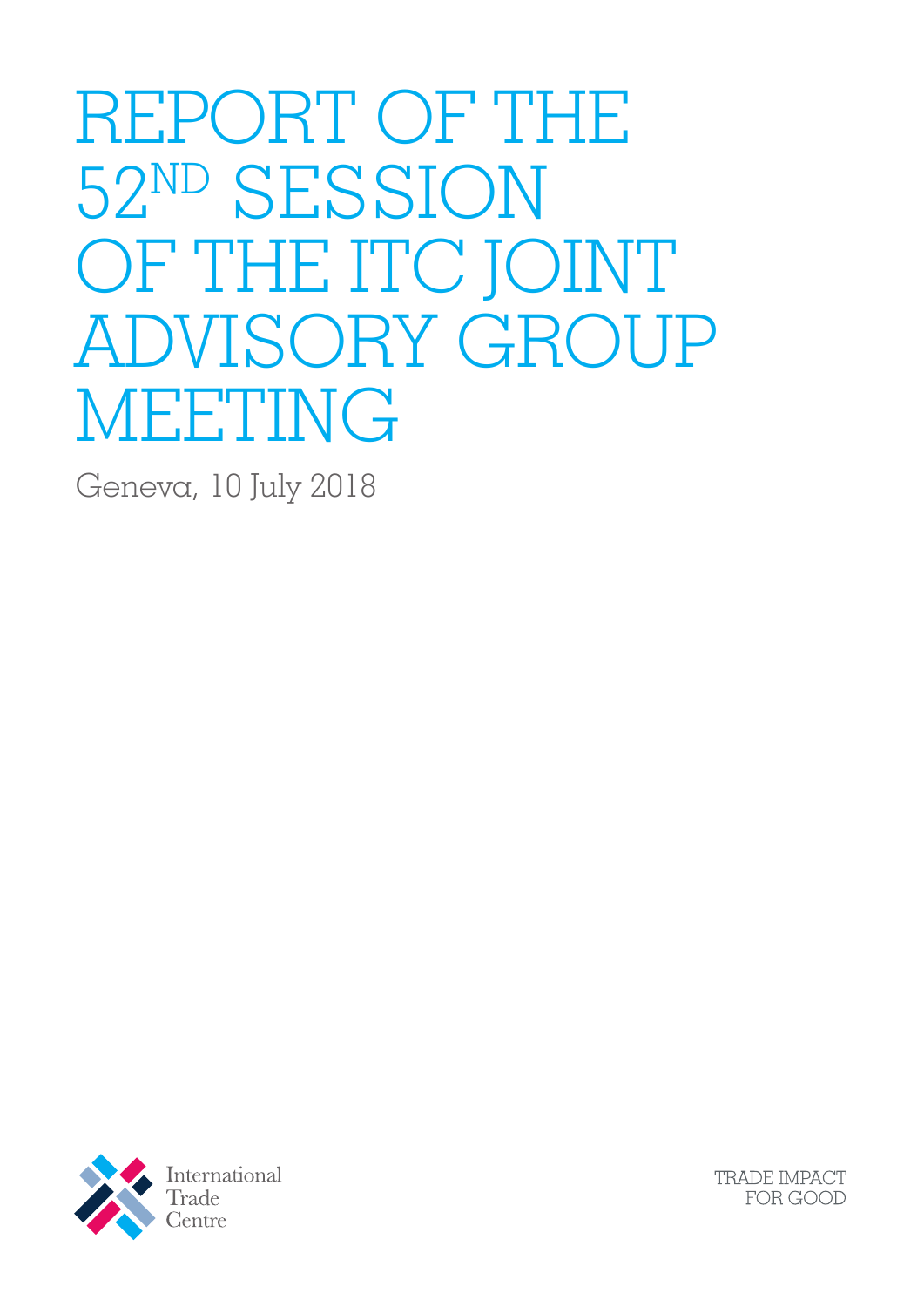#### **ITC mission:**

To enhance inclusive and sustainable growth and development in developing countries, especially least developed countries, and countries with economies in transition through improving the international competitiveness of MSMEs.

The designations employed and the presentation of material in this publication do not imply the expression of any opinion whatsoever on the part of the International Trade Centre concerning the legal status of any country, territory, city or area or of its authorities, or concerning the delimitation of its frontiers or boundaries.

July 2018 Original: English

Joint Advisory Group on the International Trade Centre Fifty-second session Geneva, 10 July 2018

#### © **International Trade Centre 2018**

ITC/AG(LII)/272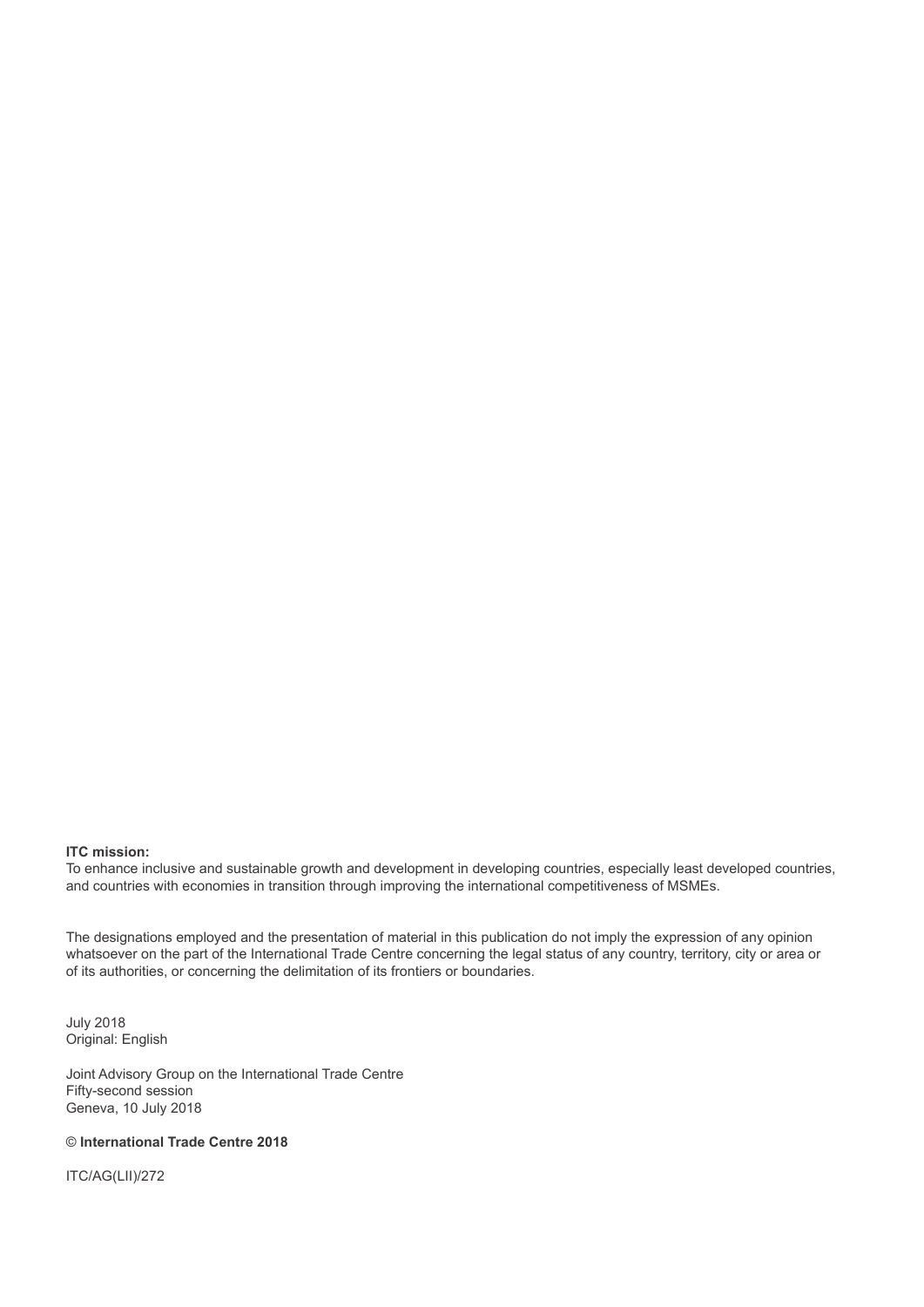# **Contents**

| Placing the Spotlight on Youth Entrepreneurship: Perspectives from the Field  8                                                         |  |
|-----------------------------------------------------------------------------------------------------------------------------------------|--|
|                                                                                                                                         |  |
|                                                                                                                                         |  |
|                                                                                                                                         |  |
|                                                                                                                                         |  |
|                                                                                                                                         |  |
| Presentation of the 2018 Annual Evaluation Synthesis Report  12<br>Tools and Methodologies: Launch of Market Price Information Tool  12 |  |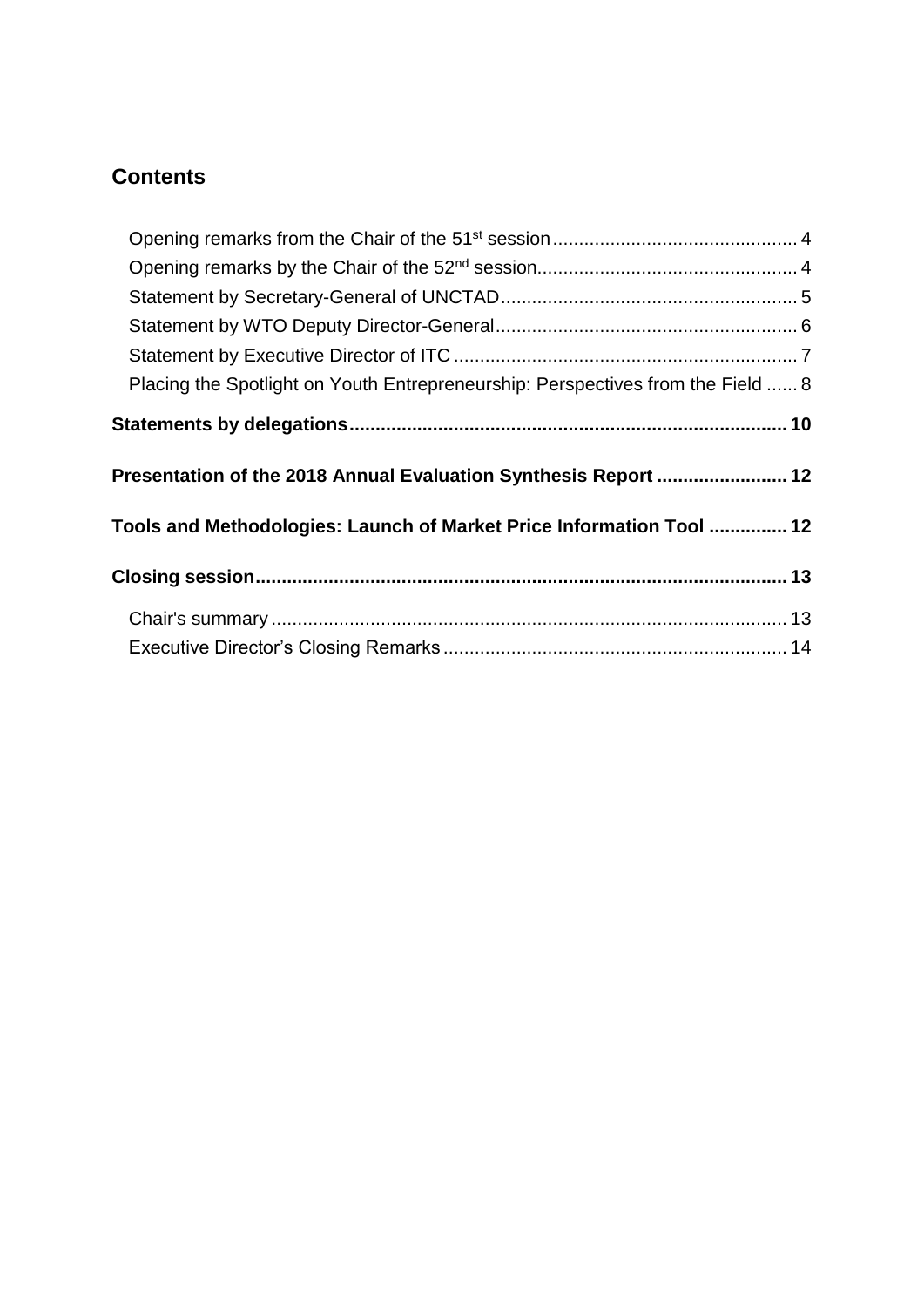# **Report of the 52nd session of**

## **the ITC Joint Advisory Group**

**Geneva, 10 July 2018**

#### **Opening session**

### <span id="page-3-0"></span>**Opening remarks from the Chair of the 51st session**

- 1. H.E. Ms. Frances Lisson, Ambassador, Permanent Mission of Australia to the World Trade Organization (WTO), and Chair of the 51<sup>st</sup> session of the Joint Advisory Group (JAG), opened the 52nd session of the JAG.
- 2. Ms. Lisson remarked that 2017 was a strong year for export and import growth, but a more delicate one for multilateral cooperation on trade. Against this challenging backdrop, ITC has continued to work to ensure that micro, small, and medium-sized enterprises (MSMEs) are better equipped to take advantage of market access opportunities and integrate into global trade. Further, ITC played a key role in driving the Buenos Aires Declaration on Women and Trade and has continued to contribute to discussions under this initiative in the WTO in 2018. Indeed, women's economic empowerment has been a key theme running through the full range of ITC's work, in particular, through the expanding SheTrades programme.
- 3. Ms. Lisson noted that ITC has supported exports and investments valued at \$646 million through its market intelligence, business and institutional support including tools such as the Global Trade Helpdesk and the Export Potential Map. She pointed to ITC's 2017 SME Competitiveness Outlook publication as providing valuable information and ideas around promoting inclusive trade through regional integration initiatives. ITC was also encouraging new types of cooperation, particularly to boost African trade and investment with China and India through partnerships with trade and investment promotion agencies.
- 4. She added that ITC's strong partnerships with governments are central to its work in promoting trade, which creates positive and inclusive economic, social, and environmental impacts. ITC has continued to evolve and increase its focus on addressing trade challenges in post-conflict and fragile states and worked to improve the skills and employability of vulnerable segments of society, including migrants, refugees and internally displaced people. She concluded by thanking Executive Director Arancha González for inviting her to take up the JAG Chair role over the past year and called on funders to continue working with ITC in support of this important work.

#### <span id="page-3-1"></span>**Opening remarks by the Chair of the 52nd session**

5. H.E. Mr. Alvaro Cedeño Molinari, Ambassador and Permanent Representative of Costa Rica to the World Trade Organization, took up his position as Chair of the 52<sup>nd</sup> session of the JAG.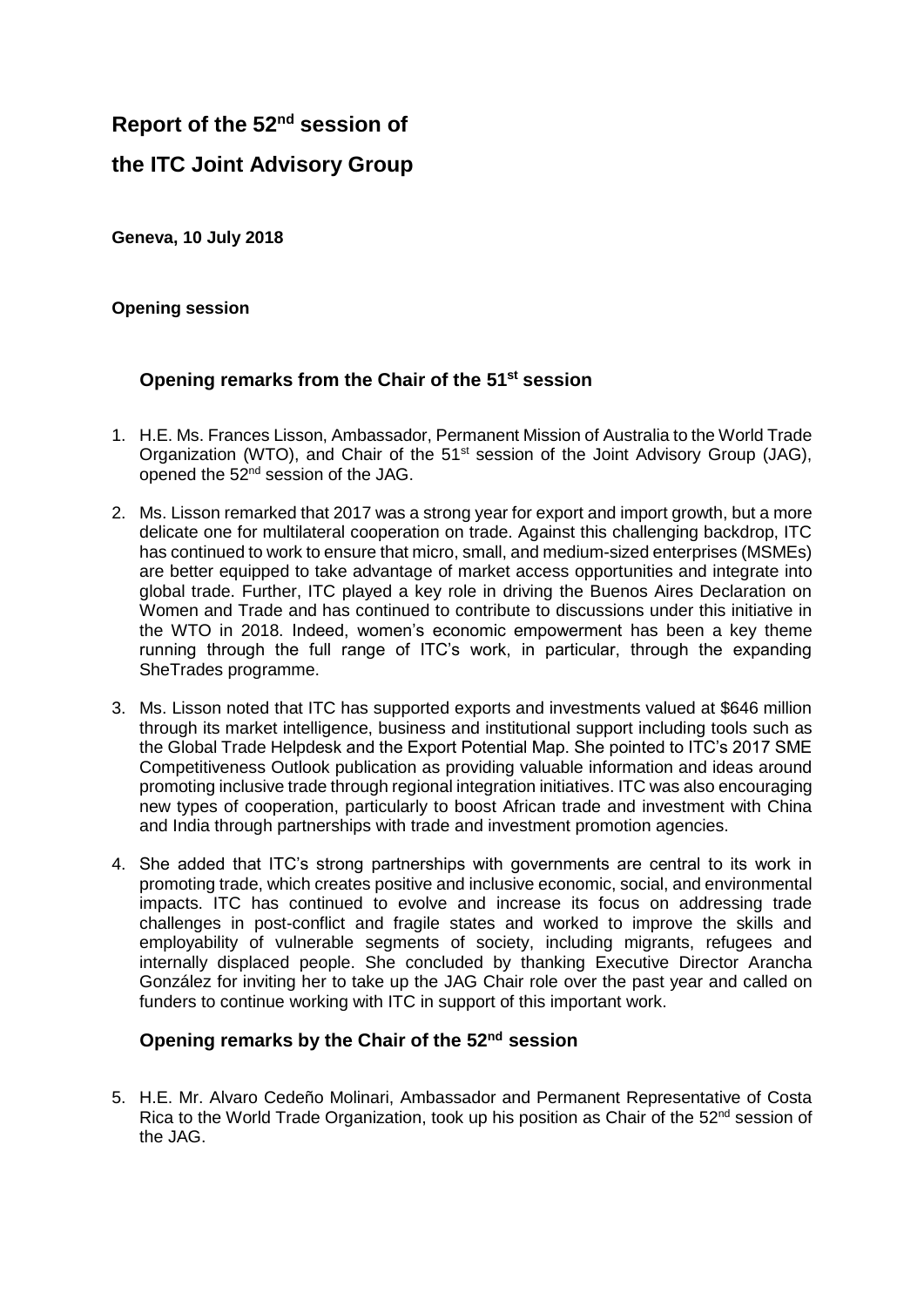- 6. In his opening remarks, Mr. Cedeño Molinari said that within the Geneva trade community, ITC's role was to make trade happen. Through building MSME competitiveness, ITC had enabled trade, innovation, and business to flourish, even at a time where some were questioning the benefits of multilateralism and trade.
- 7. Through its projects on the ground, trade and market intelligence tools and thought leadership, ITC had contributed to making trade work for all. He highlighted examples of coffee producers from Tanzania, Malawi and Zambia who received higher prices through online auctions, and Colombian cocoa farmers who earned price premiums for sustainable production practices, underscoring the symbiotic relationship between good trade and sustainable development.
- 8. In order to do its work, he pointed out that ITC collaborates with a wide range of partners, including in his own country of Costa Rica, where ITC has worked with trade and investment promotion agencies to help them measure and improve their own performance. ITC had also brokered triangular cooperation through which Costa Rica's investment promotion agency could share best practices with counterparts in four African countries. He referred to the *ITC Annual Report 2017* as a snapshot of exceptional results of what ITC delivered in 2017.
- 9. The Ambassador concluded by highlighting objectives of the JAG meeting as an opportunity for participants in the trade and development community to examine ITC's work, commend the good and highlight areas for improvement.

### <span id="page-4-0"></span>**Statement by Secretary-General of UNCTAD**

- 10. Mr. Mukhisa Kituyi, Secretary-General of the United Nations Conference on Trade and Development (UNCTAD), said that ITC continued to play an important role in the integration of small businesses into the global economy. This work has made a useful technical contribution to UNCTAD's larger political goal of gainful integration of developing countries into the global economy.
- 11. Mr. Kituyi added that ITC technical support for small businesses complemented intergovernmental deliberations, research analysis and technical cooperation on entrepreneurship and enterprise development. As an example, he mentioned that UNCTAD and ITC are working together in Bangladesh on promoting the transparency of administrative procedures applicable to export.
- 12. The Global Trade Helpdesk led by UNCTAD, ITC and WTO continued to be the global source for trade data. This initiative reflected well the complementarity of the three trade and development organizations. Collaboration included areas such as non-tariff measures (NTMs) where they coordinated their data collection efforts and harmonised their methodologies. As part of the UNCTAD-led Multi-Agency Support Team, ITC had helped in the maintenance and revision of the NTM classification in order to better reflect the changing regulatory environment and allow for better integration of the respective databases.
- 13. ITC is a proven technical partner in UNCTAD's broader support to Trade Facilitation, declared Mr. Kituyi. UNCTAD and ITC continued to develop National Trade Facilitation Portals in East African Community (EAC) member states and other countries. Following the success of the first International Forum for National Trade Facilitation Committees (NTFCs) in 2017, ITC joined UNCTAD and the United Nations Economic Commission for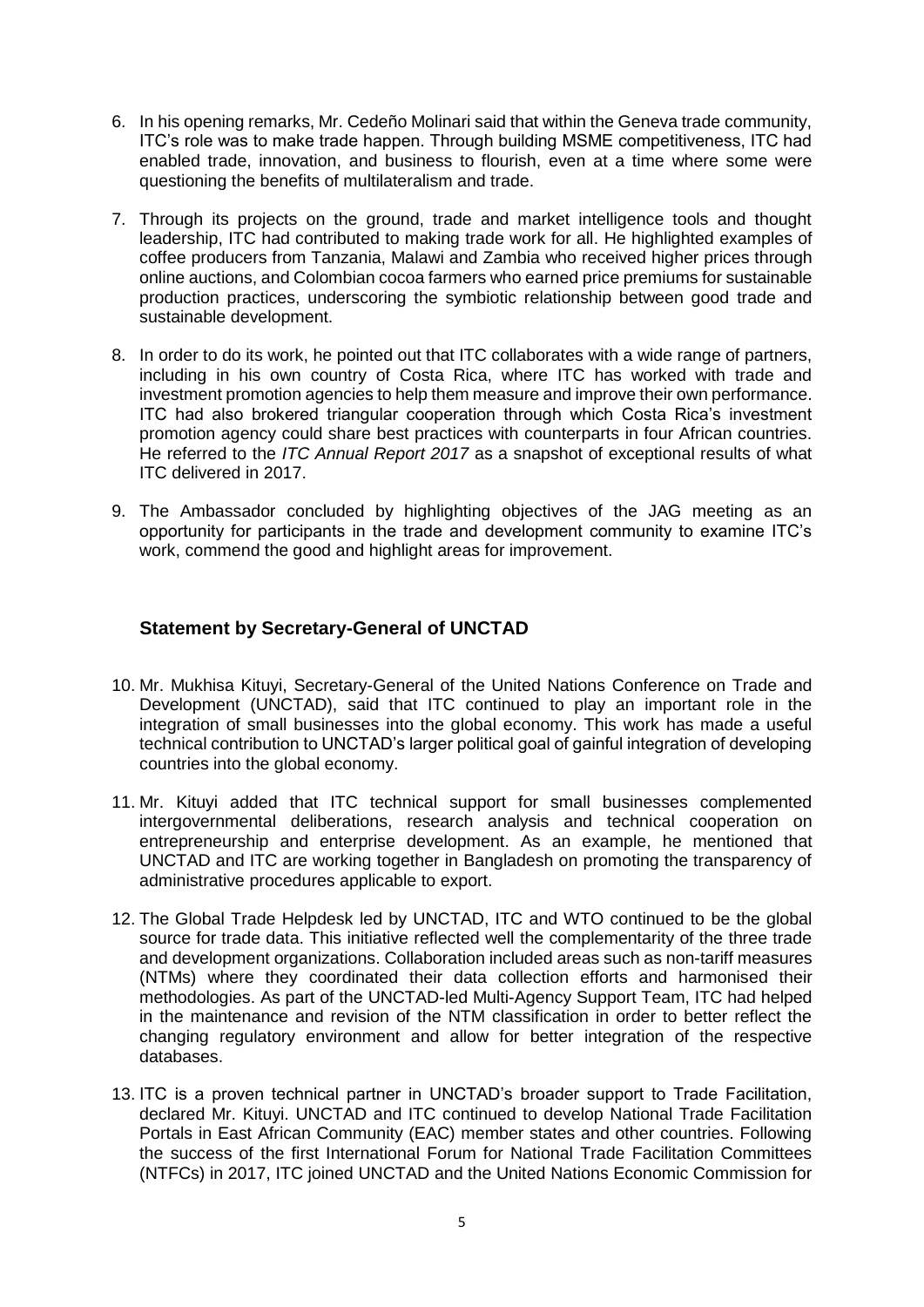Europe (UNECE) and co-organized a side event on National Trade Facilitation Committees at the Asia-Pacific Trade Facilitation Forum in September 2017, with financing from WTO.

- 14. He added that UNCTAD's National Trade Facilitation Committees Empowerment programme has jointly conducted two courses with ITC for National Trade Facilitation Committees in Senegal and Côte d'Ivoire. He said that UNCTAD and ITC had delivered assistance to Sri Lanka in the categorisation of commitments of the WTO Trade Facilitation Agreement, which were notified to the WTO in February 2018.
- 15. He closed by saying that with the uncertainty facing the trade community, it was useful that ITC is playing a stronger role, together with UNCTAD, in the wider United Nations reforms. With the new United Nations Country Teams emerging to support the implementation of the Sustainable Development Goals (SDGs) at country-level, UNCTAD welcomed ITC's support and ever closer partnership.

#### <span id="page-5-0"></span>**Statement by WTO Deputy Director-General**

- 16. Mr. Yonov Frederick Agah, Deputy Director-General of WTO, said the meeting was an important date for the trade community to look back on ITC's activities over the past year and to look forward and discuss its mandate to make trade work as a tool for prosperity and development.
- 17. In 2017, ITC delivered strongly on its projects, Mr. Agah told the meeting. He cited examples such as Guinea, where ITC facilitated the country's first shipment of air-freighted mangoes; Nepal, where it supported the cashmere industry; and Lesotho and Tanzania where ITC assisted fruit and vegetable growers in raising their incomes through increased productivity and value addition. The SheTrades initiative continued to connect women entrepreneurs to markets. Overall, an additional 15,200 enterprises improved their international competitiveness. These concrete activities highlighted the relevance of ITC for small businesses in developing countries, as well as the complementarity of the work of the two parent institutions, WTO and UNCTAD.
- 18. Mr. Agah explained that the collaboration between ITC and its parent institutions spanned a wide range of areas and projects including the Cotton Portal, ePing – an online alert mechanism for new Sanitary and Phytosanitary (SPS) measures and Technical Barriers to Trade (TBT) notifications and the longstanding partnership with the STDF – the Standards and Trade Development Facility. He noted that their collaboration aimed to help developing countries and least developed countries (LDCs) benefit from trade, within the context of a strong multilateral trading system.
- 19. Mr. Agah explained that an informal working group on MSMEs was set up at the WTO Buenos Aires Ministerial Conference and the work of this multilateral group will be of great interest to ITC.
- 20. Attaining the SDGs by working closely with private enterprises was important for ITC and WTO. Technology was driving economic change, which meant governments must think of new ways to support and train their workers. Institutions underpinning multilateralism, including the WTO, must also evolve. He emphasized that strong collaboration between ITC and its parent institutions must continue to ensure that trade genuinely contributes to improving people's lives.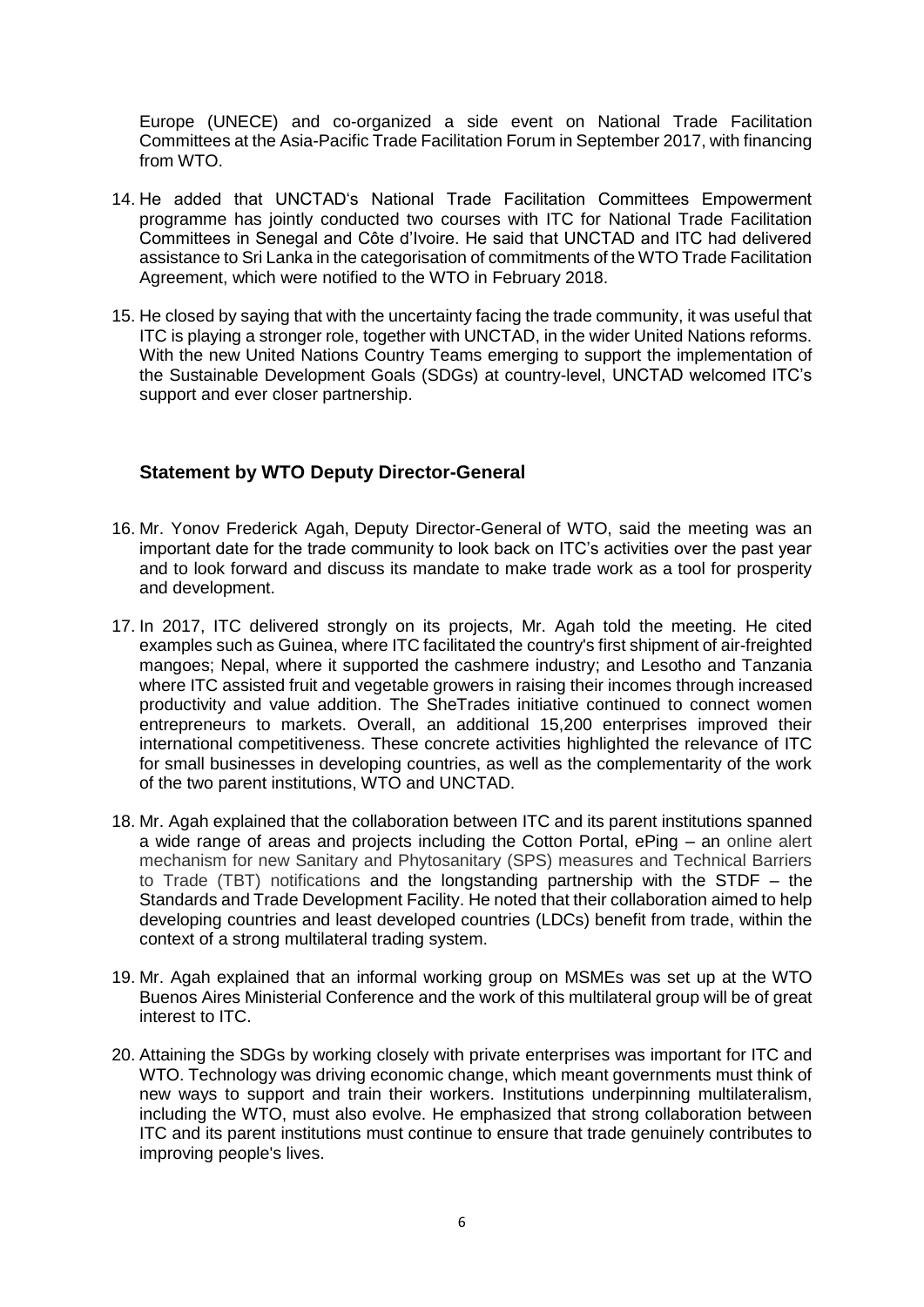#### <span id="page-6-0"></span>**Statement by Executive Director of ITC**

- 21. ITC Executive Director Ms. Arancha González thanked the Secretary-General of UNCTAD and the Deputy Director-General of WTO for their continued support of ITC. She then summarized how ITC worked with its partners around the world in 2017 to ensure that trade remains a driving force for development.
- 22. Ms. González emphasized that despite the current challenges testing multilateralism, efforts should be made to render it more transparent, inclusive and efficient. She framed ITC's work as tangible proof of the value of cooperation and solidarity on trade. She stressed that ITC transforms funders' contributions into market-based economic opportunities for MSMEs and people at the base of the pyramid, resulting in improved livelihoods, reduced poverty, and progress towards achieving the SDGs. She added that ITC's work demonstrates that alliances across borders can advance women's economic empowerment and youth entrepreneurship and also create opportunities for refugees and displaced communities.
- 23. ITC had shifted gears while maintaining its focus in 2017, said Ms. González, and was now 'accelerating forward'. She added that the new *Strategic Plan 2018-2021* maintained ITC's focus on six areas of interventions. Moreover, ITC had aligned its internal structures to deploy staff and expertise as efficiently as possible. These improvements allowed ITC to deliver market intelligence, technical assistance and capacity-building support worth \$85.6 million last year, in line with its performance in 2016, with both years shaped by funding challenges.
- 24. She stressed that last year funders had made the largest annual extra budgetary contribution ever to ITC with over \$100 million in new agreements, and an additional \$60 million by June this year. Ms. González was confident that funding challenges were now behind ITC. She estimated that ITC support in 2017 resulted in close to \$650 million of additional export and investments globally – amounting to \$14 of exports and investments for each dollar invested in ITC in extrabudgetary funding.
- 25. In 2017, Ms. González said, ITC reached its target of connecting 1 million women entrepreneurs to international markets originally scheduled for 2020, resulting in a new target of connecting 3 million women by 2021.
- 26. Furthermore, she said, 86% of ITC's country-specific interventions focused on priority countries of LDCs, sub-Saharan Africa and landlocked developing countries (LLDCs), small island developing states (SIDS), small, vulnerable economies (SVEs) and postconflict states. ITC also bolstered regional initiatives, from West Africa to the East African Community (EAC), Common Market for Eastern and Southern Africa (COMESA), African, Caribbean, and Pacific Group of States (ACP) and the Indian Ocean Rim Association (IORA) as well as the Aid for Trade Initiative for the Arab States (better known as AfTIAS). Through its global programmes and global public goods, it enhanced its footprint everywhere from Latin America to Asia. ITC was committed to working in fragile environments, giving true meaning to its 'base of the pyramid' focus, proven by its interventions in Afghanistan, Syria, Libya, Gaza, Colombia and along the Guatemalan border.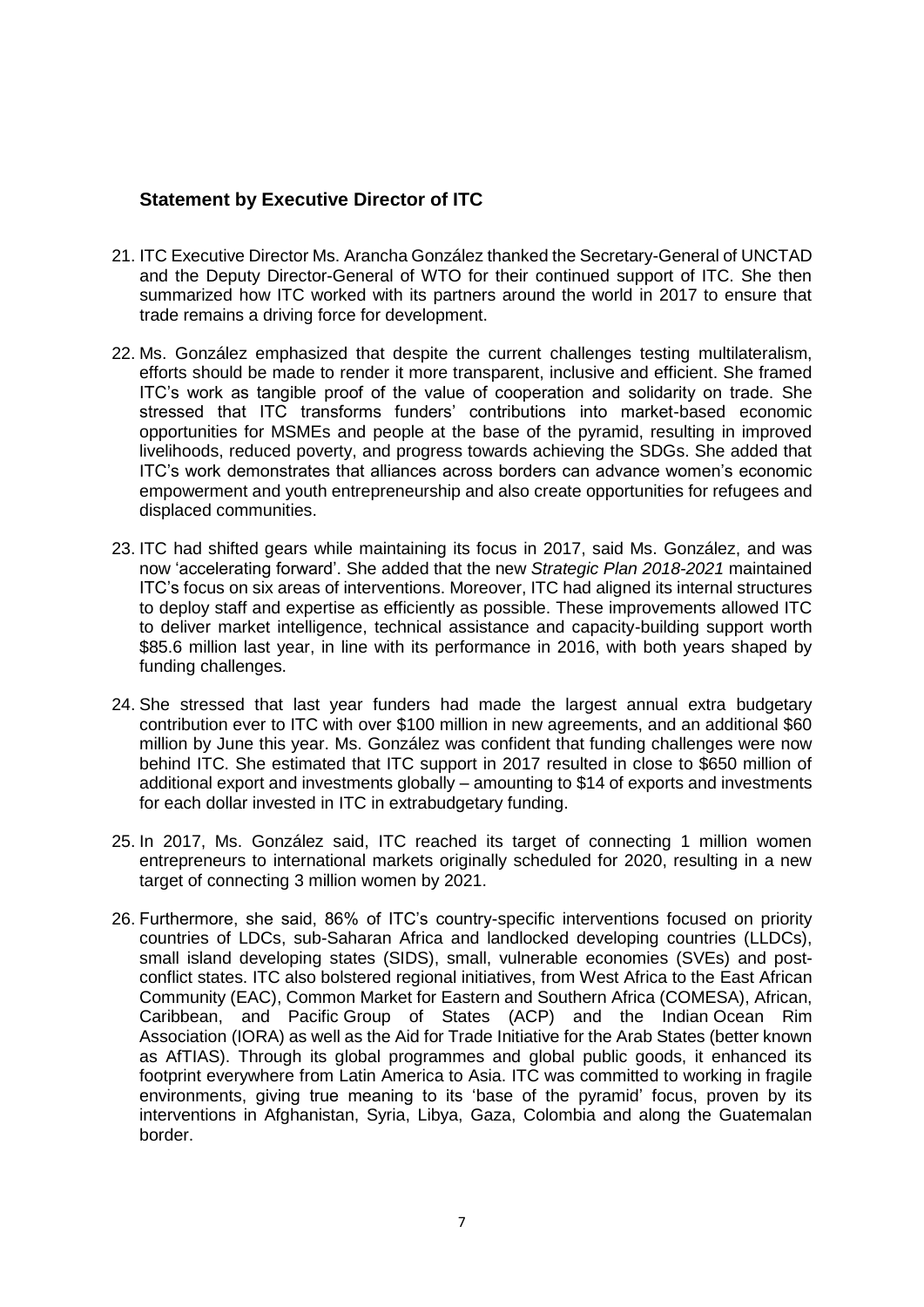- 27. In 2018, Ms. González said ITC intended to increase its delivery by nearly 20%. She added that the average size of grant agreements increased from about \$467,000 in 2015 to nearly \$1.5 million in 2017, and 84% of the funds committed to ITC were for multi-year agreements, compared with 41% in 2015. The number of Window 1 funders with multiyear agreements rose from three in 2014 to six in 2018, and the number of grant agreements signed with the private sector nearly doubled in 2017 compared to previous years.
- 28. In 2017, ITC unveiled new market intelligence tools including the SME Trade Helpdesk, a one-stop-shop for MSMEs seeking information about tariff, non-tariff, and documentation requirements in target markets -- a joint initiative of ITC, the WTO, and UNCTAD. To make progress toward the SDGs, Ms. González said the Export Potential Map had been refined and the Market Price Information tool developed to provide free access to real-time price and market information for more than 100 agricultural products. She described how SME competitiveness and benchmarking work helped trade and investment support institutions (TISIs) and policymakers target their resources to help businesses connect to international markets. She stressed the indispensable role that un-earmarked funding played in assisting ITC to devote talent and time to developing new tools and approaches as well as to innovate.
- 29. Looking forward, Ms. González said ITC had progressed towards its goal of achieving gender balance across professional levels by 2023. ITC's greatest asset remained its staff of about 300 people from 83 different countries.
- 30. ITC had revised its ITC Evaluation Guidelines and embarked on making ITC compliant with the standards of the International Aid Transparency Initiative (IATI), a further step in ensuring 'we do better' but we also do it 'more transparently', she explained.
- 31. 2018 had started well for ITC, with a successful SheTrades Global event held in Liverpool in June as well as ITC's second year piloting the global messaging on United Nations International day for MSMEs. ITC would continue making the case for open markets and work to enable businesses in developing countries to take advantage of opportunities where they exist, said Ms. González. Its fourth annual flagship report – the 2017 edition of the *SME Competitiveness Outlook* – provided an in-depth look at how to build the business ecosystems that MSMEs need to compete in the new digital era.
- 32. In closing, Ms. González thanked the entire ITC staff for their hard work and dedication, while extending special appreciation to the senior management team led by Deputy Executive Director, Ms. Dorothy Tembo. She drew participants' attention to a new ITC app - ITC At Hand – which would allow users to get up to date news about ITC projects and events.

#### <span id="page-7-0"></span>**Placing the Spotlight on Youth Entrepreneurship: Perspectives from the Field**

- 33. Ms. Hala Zarrok, Founder of the event management company 'Mariage', from Libya, thanked ITC Executive Director, Ms. González, for the opportunity to speak at the JAG.
- 34. Ms. Zarrok explained that Libya had a rich history of civilizations and was brimming with wealth and potential but that economic activity had been paralyzed, especially due to its dependence on oil, accounting for more than 80% of the government's revenues. She said the unemployment rate had jumped from 13% to 19% and had led to a rise in emigration and prompted more youth and women to start their own businesses.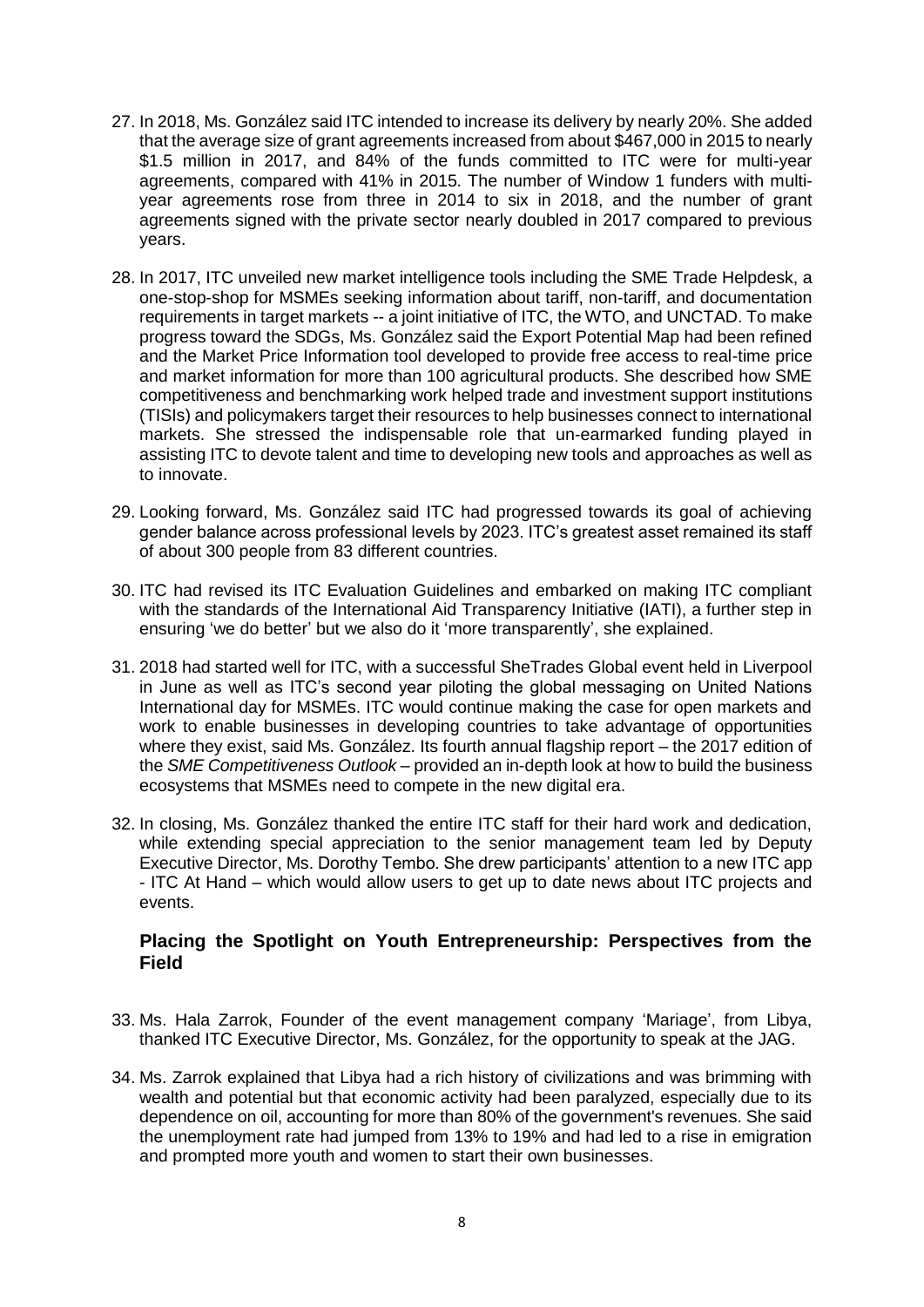- 35. Ms. Zarrok said that according to the Organisation for Economic Co-operation and Development (OECD), the private sector accounts for only 5% of Libya's GDP, indicating a need to strengthen and support MSMEs. Projects encouraging private sector development would not only have a direct effect on beneficiaries' capacities and job creation but would also have an indirect effect on the diversification of Libya's economy and hence its long-term development.
- 36. As a Libyan female entrepreneur in the field of organization and management of events, she said her success and expertise depended on intuition and on learning through trial and error. She emphasized that the Libyan Entrepreneurship programme developed by ITC in partnership with Expertise France, and funded by the European Union would enable young entrepreneurs to easily access relevant information specifically tailored to the Libyan context, and to learn how to start and manage a successful business from experts.
- 37. She explained that in 2016 the pilot phase of this project saw 1,074 participants enrolled and 303 certified, leading to the programme's enlargement with more substantial educational resources, including training, information, and other forms of assistance which would make a concrete difference for young entrepreneurs.
- 38. She concluded her remarks by stressing that support from the international community continues to be greatly needed in Libya's transitional phase.
- 39. Mr. Michael Ocansey, co-founder of AgroCenta, a technology-based company working within the agriculture value chain in Ghana, thanked the entire ITC and Ms. González for the opportunity to participate in the JAG.
- 40. He explained his entrepreneurial journey in founding AgroCenta, recalling that the company started with two co-founders in 2017 and has grown to 37 staff since then.
- 41. Mr. Ocansey described how he and his co-founder had failed at their first start-up and decided to pursue a business in the agricultural space, requiring travel to the northern part of Ghana where most of the farming population lives. He explained how he was troubled by the level of the farmers' poverty, even though they grew food for most of Ghana and some neighbouring countries. There was a clear need for the farmers to trade in a better way to profit from their labour.
- 42. Mr. Ocansey and his partner were prompted to devise a for-profit solution. He said they currently work in three out of the 10 regions of Ghana and have a network of 12,000 smallholder farmers. He explained that 4,000 of that number have experienced a 40% increase in revenue by trading through AgroCenta's platform. The firm's goal, he added, was to expand into six regions and to 50,000 farmers by the end of this year.
- 43. Mr. Ocansey credited his firm's success to a willingness to learn from others. Working with communities and farmers directly had helped him and his colleagues to understand the farmers' actual needs and thus also to identify untapped areas in the market.
- 44. His goals, he explained, were for farmers to expand their holdings and increase their income for the benefit of their families. It was also to allow more women to have access to land for farming.
- 45. Mr. Ocansey said key technical support had led to improved offers and greater visibility for AgroCenta. The WEDF Young Entrepreneurs pitching competition, organized by ITC in Budapest in 2017, had kick-started their successful participation in other competitions, such as the Seedstars Global Summit competition which awarded \$500,000 in equity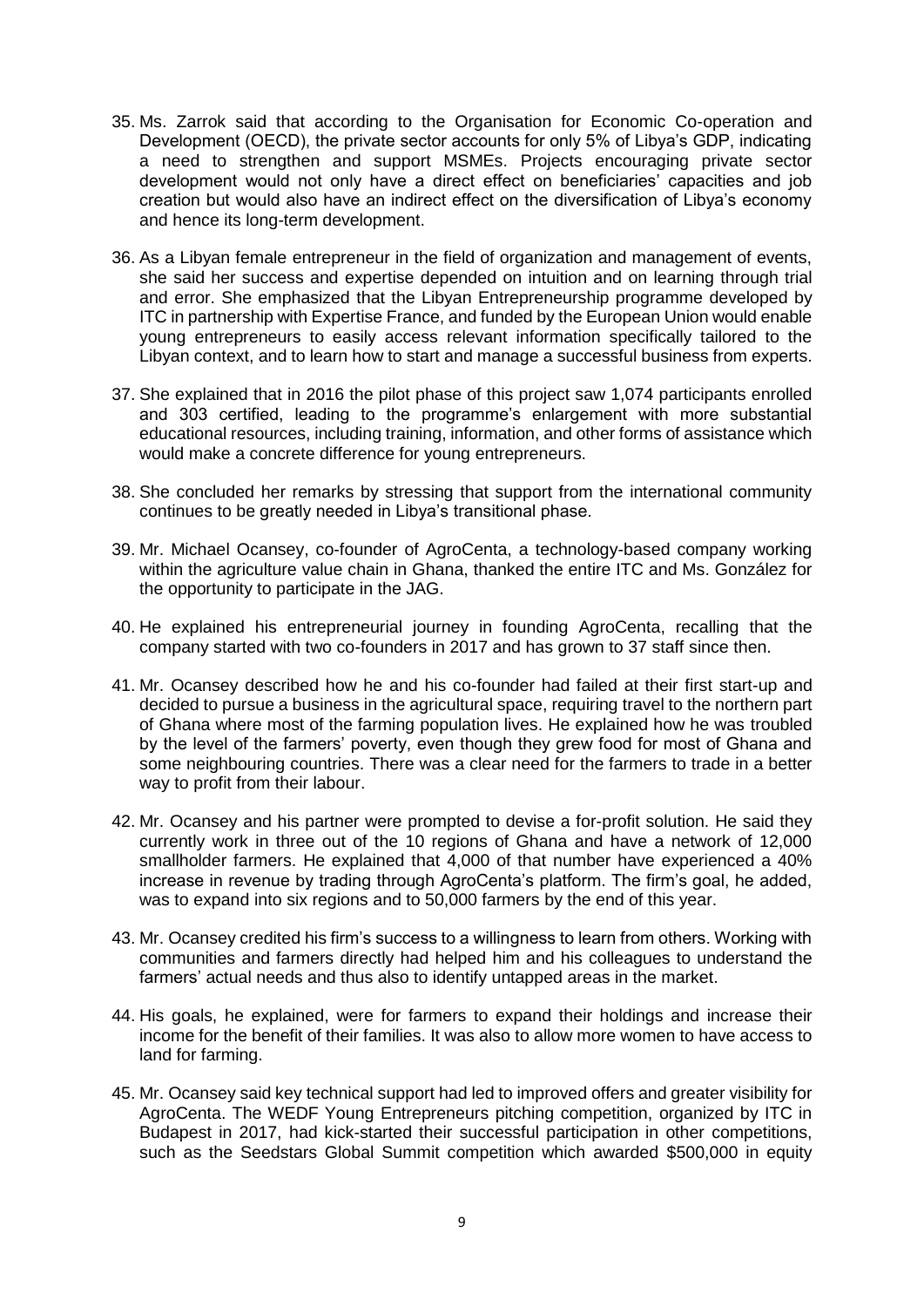investment. He closed by saying that young entrepreneurs needed to be given both the support to succeed as well as the space to fail.

#### <span id="page-9-0"></span>**Statements by delegations**

- 46. Delegates commended ITC for the excellent results in promoting inclusive and sustainable trade and economic growth, and noted that these efforts were necessary for sustainable development and for highlighting the effective contribution of trade to the achievement of the SDGs. Delegates welcomed ITC's new *Strategic Plan 2018–2021*.
- 47. Multiple delegates praised ITC as a valuable and reliable partner in the field. ITC was described as open to dialogue. It was also effective in overcoming obstacles to working with trade partners and foreign investment in order to provide information on new business and trade opportunities. This helped lead to market access. Delegates looked forward to strengthening their continuous cooperation with ITC and encouraged ITC to be fully involved in the reform of the United Nations Development System.
- 48. Referring to ITC's services and products, delegates said they highly valued ITC's solutions such as ePing, Export Potential Map, SME Trade Helpdesk, Market Analysis Tools, Market Price Information portal and other tools and maps. They noted the importance of these global public goods to allow policymakers and MSMEs to have crucial access to market intelligence. The Latin American and Caribbean Group of countries (GRULAC) praised ITC's coordination with other international agencies in order to join efforts to provide the most up-to-date information and commended the development of the Global Trade Helpdesk.
- 49. ITC was highly appreciated by many delegates for its interventions in post-conflict areas and fragile states and for placing priority on its work with MSMEs at the base of the pyramid in LDCs, SIDS, LLDCs and SVEs. They urged ITC to continue working in these regions, adding that both local ownership and the local business ecosystem were important to a broader stakeholder approach. They underlined the significance of having in place good capacity assessment methodologies and risk management systems.
- 50. Strong endorsement and recognition by many delegates were given to ITC's leadership and actions regarding women's economic empowerment and gender equality. The SheTrades initiative was highly valued and several delegates requested more work in this area. One delegate suggested SheTrades could be developed into a certificate with a criteria and verification mechanism as with the Fairtrade certification. GRULAC acknowledged the important achievements of the SheTrades initiative, which had already been launched in some countries in the region, and said it looked forward to the initiative's greater outreach in the near future. Regarding ITC itself, one delegate reminded of the goal to achieve gender parity also in the category of P5 and above levels.
- 51. Several member states encouraged ITC to continue placing importance on bolstering youth entrepreneurship in an effort to reduce unemployment, adding that youth programmes strengthen empowerment. They said that start-ups required the flexibility of new funding.
- 52. Several delegates highlighted the high potential of e-commerce, especially for countries at the base of the economic pyramid as well as fragile or post-conflict states.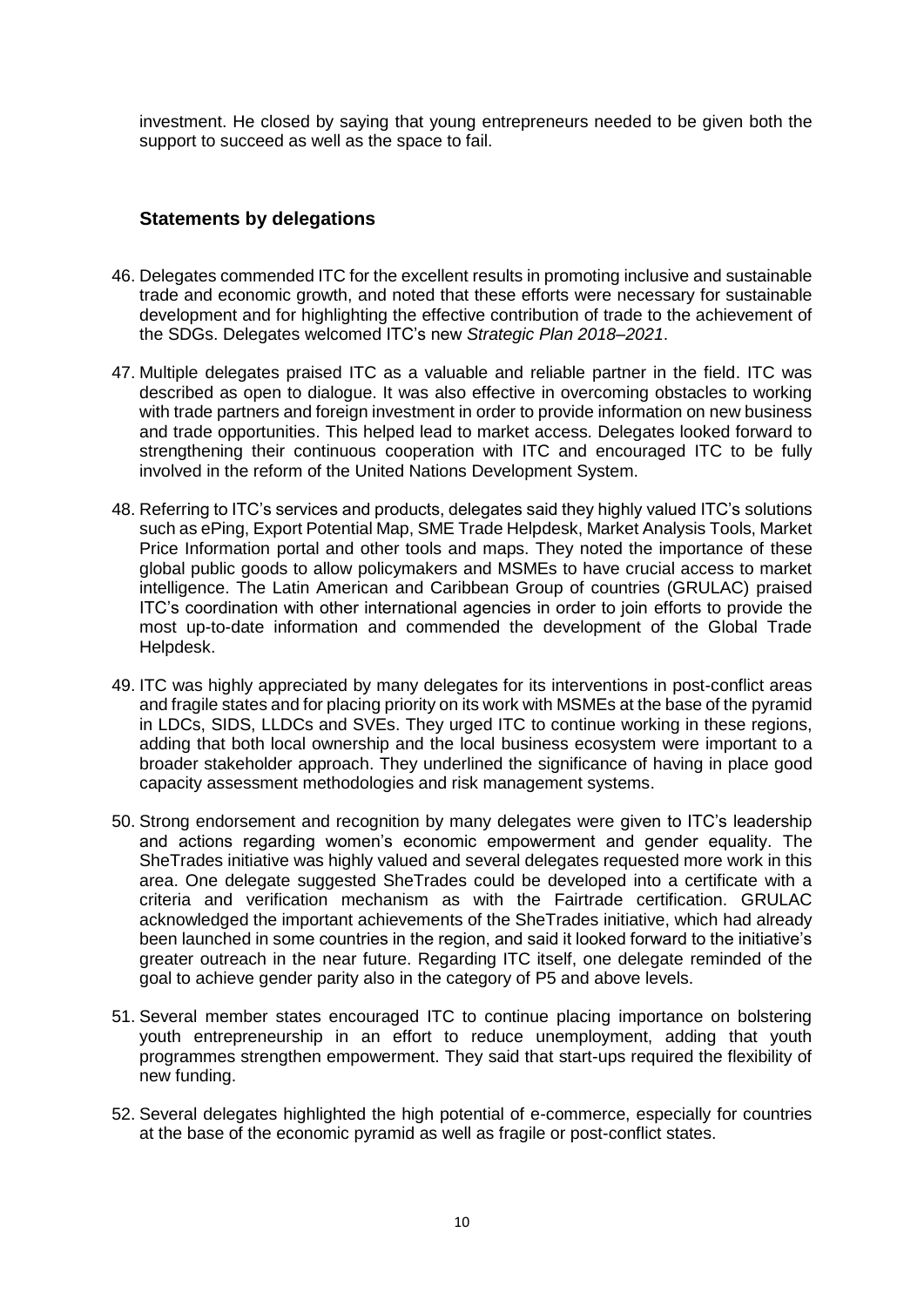- 53. The importance of trade facilitation was underlined by several delegates, who thanked ITC for its support on the implementation of the WTO Trade Facilitation Agreement. Delegations requested additional assistance on Trade Facilitation and on the WTO postaccession process.
- 54. In addressing NTMs, delegates appreciated that ITC's NTM surveys and technical assistance helped countries to understand the challenges of MSMEs and the obstacles they face in trading. Some delegations raised the importance of follow-up actions on NTM surveys to help countries in addressing the identified challenges and bottlenecks.
- 55. Delegations highlighted the importance of institutional strengthening and ITC's work in setting up institutions and building their capacity to provide better services to businesses. They expressed the need to allocate adequate time-frames for interventions that address institutional capacity building in order to have sustainable impact. One delegate called for leveraging potential synergies between the Sustainability Map and the TISI programme.
- 56. There was clear support for ITC's work on value chain development and integrating MSMEs into global value chains by developing their competitiveness and connecting them to markets. Some delegates identified agriculture as a crucial sector in which ITC has significant experience and success in linking agrarian businesses to global value chains. The 2017 edition of the *SME Competitiveness Outlook* was commended for its focus on regional trade. One delegate requested ITC's help in value chain strengthening.
- 57. Delegates gave good feedback on projects under the *South-South Trade and Investment* programme and praised the visible results. One delegate noted that the *Partnership for Investment and Growth in Africa* (PIGA) project had helped beneficiaries increase investment-led exports, foreign investments and partnerships -- in particular in agroprocessing and light manufacturing. The *Supporting Indian Trade and Investment for Africa* project (SITA) was cited as another initiative which had led to new business deals, investment leads, and knowledge transfer.
- 58. Most delegates expressed positive feedback on the ITC 2017 *Annual Evaluation Synthesis Report* and added that they supported the recommendations. One delegate highlighted areas for improvement, including sustainability, impact, objective setting, beneficiaries' buy-in and baseline data. Another delegate said evaluators and donors were aligned regarding additional efforts on methodology for measuring and reporting on costeffectiveness, not just globally but also for beneficiaries and clients on the ground, at the country level.
- 59. One delegate suggested that collecting better data would contribute to designing better projects with longer-term impact. Other delegates called for ITC to continue efforts to achieve maximum impact by focusing on how particular interventions affected trade. Mainstreaming approaches and lessons learned from SheTrades and Trade for Sustainable Development in ITC's overall work was encouraged by another delegate who added this was necessary to have an impact at the hoped-for scale.
- 60. Delegates called for ITC to strengthen risk management and monitoring and make additional efforts in developing a methodology for measuring and reporting on costeffectiveness, both globally and on the ground.
- 61. In terms of funding, several delegates urged funders to continue their support of ITC and, in particular, to contribute un-earmarked funds to allow the organization to plan for the future, highlighting the importance of ITC's work.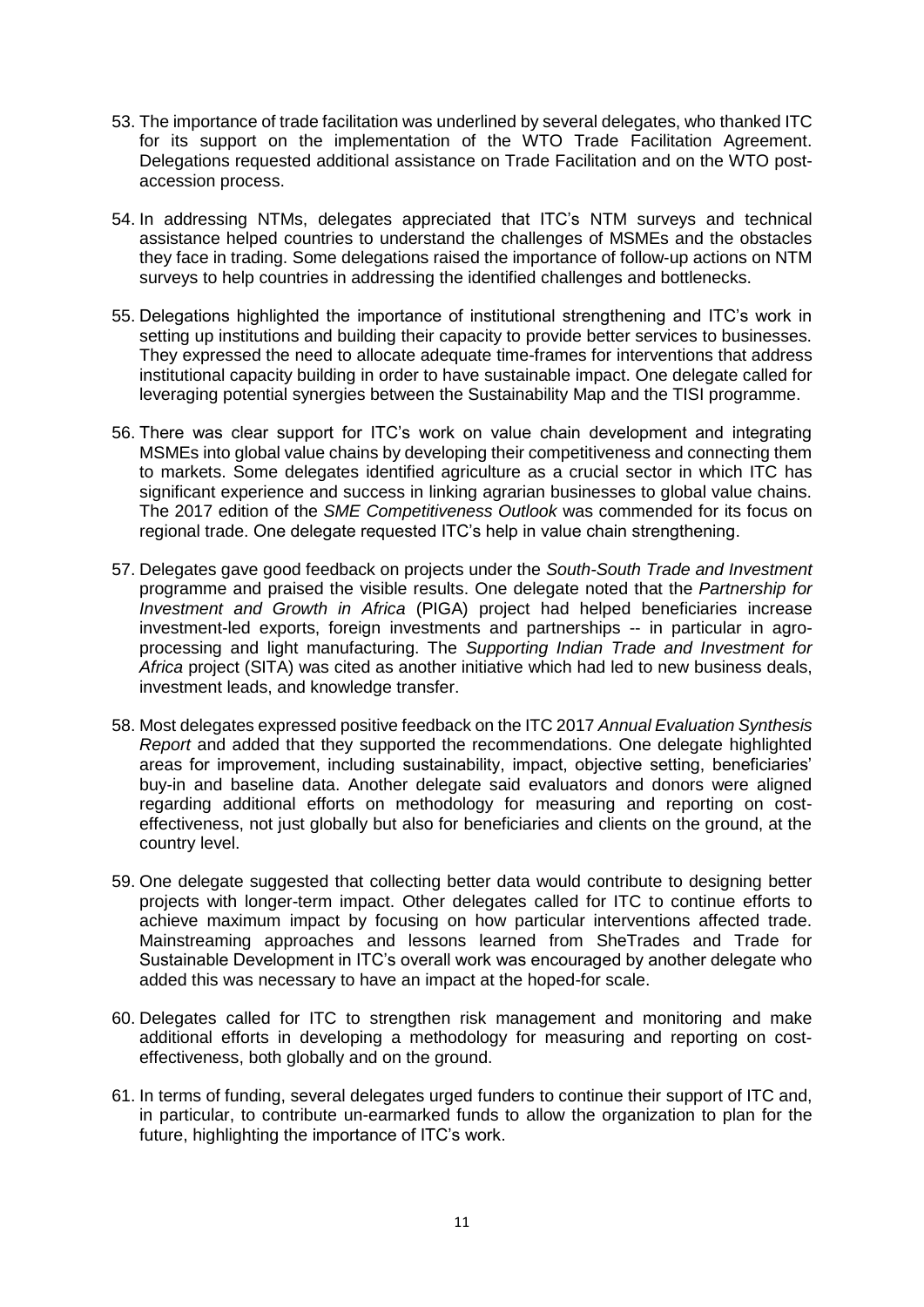62. Delegates commended Executive Director Arancha González for her leadership and ITC staff for their dedication and professionalism.

#### <span id="page-11-0"></span>**Presentation of the 2018 Annual Evaluation Synthesis Report**

- 63. Mr. Miguel Jimenez-Pont, Head of the Independent Evaluation Unit (IEU), presented the ITC *2018 Annual Evaluation Synthesis Report* (AESR). The report conveyed the critical learning points generated through evaluations conducted over the past year and contributed to an informed debate on how to improve ITC's performance to deliver sustainable development through trade-related technical assistance.
- 64. Regarding this year's key learning theme, Mr. Jimenez-Pont said the AESR addressed the ongoing challenge of sustainability and innovation, as well as the link between the two. Fundamentally, the challenges that affect sustainability are related to the insufficient appreciation of local conditions and the necessary engagement of partners and beneficiaries when designing and implementing a project. With regard to innovation, the report also emphasized the connection between ITC's own cycle of innovation and that of ITC's beneficiaries and partners, as one reinforcing the other.
- 65. In terms of what works well, ITC is recognized as a reliable agency that generates positive change and improved performance of its partners and beneficiaries. MSMEs increase their exports and competitiveness and TISIs improve their performance through training, coaching and information systems development.
- 66. In terms of lessons learned, the report's high-level recommendation was to further incentivize innovation in projects in a more widespread and systematic way. The report, Mr. Jimenez-Pont said, showed that ITC is heading in this direction and that funders, partners and beneficiaries also have a role to play.

## <span id="page-11-1"></span>**Tools and Methodologies: Launch of Market Price Information Portal**

- 67. Mondher Mimouni, Chief of ITC's Trade and Market Intelligence section, presented the Market Price Information portal, the first free of charge tool that allows farmers, MSMEs, policymakers and TISIs to access real-time market price information.
- 68. Mr. Mimouni explained that in modern markets, access to trade-related information was crucial for dynamic competitiveness. This included knowing what regulations and standards are applicable to a specific product in a specific target market, who the competitors were and what technological developments were upcoming. He said that for many years, ITC had been improving market transparency.
- 69. He explained that the Market Price Information portal covered more than 300 agricultural products, showing for example, current prices in destination markets, the minimum price a specific product should be sold at in local and international markets, as well as the latest international market news for a product that could affect its prices or demand.
- 70. Thanks to contributions from Thomson Reuters and other data sources, the Market Price Information portal provides daily and historical data, which covers detailed prices according to many characteristics and is complemented with the latest news on the sector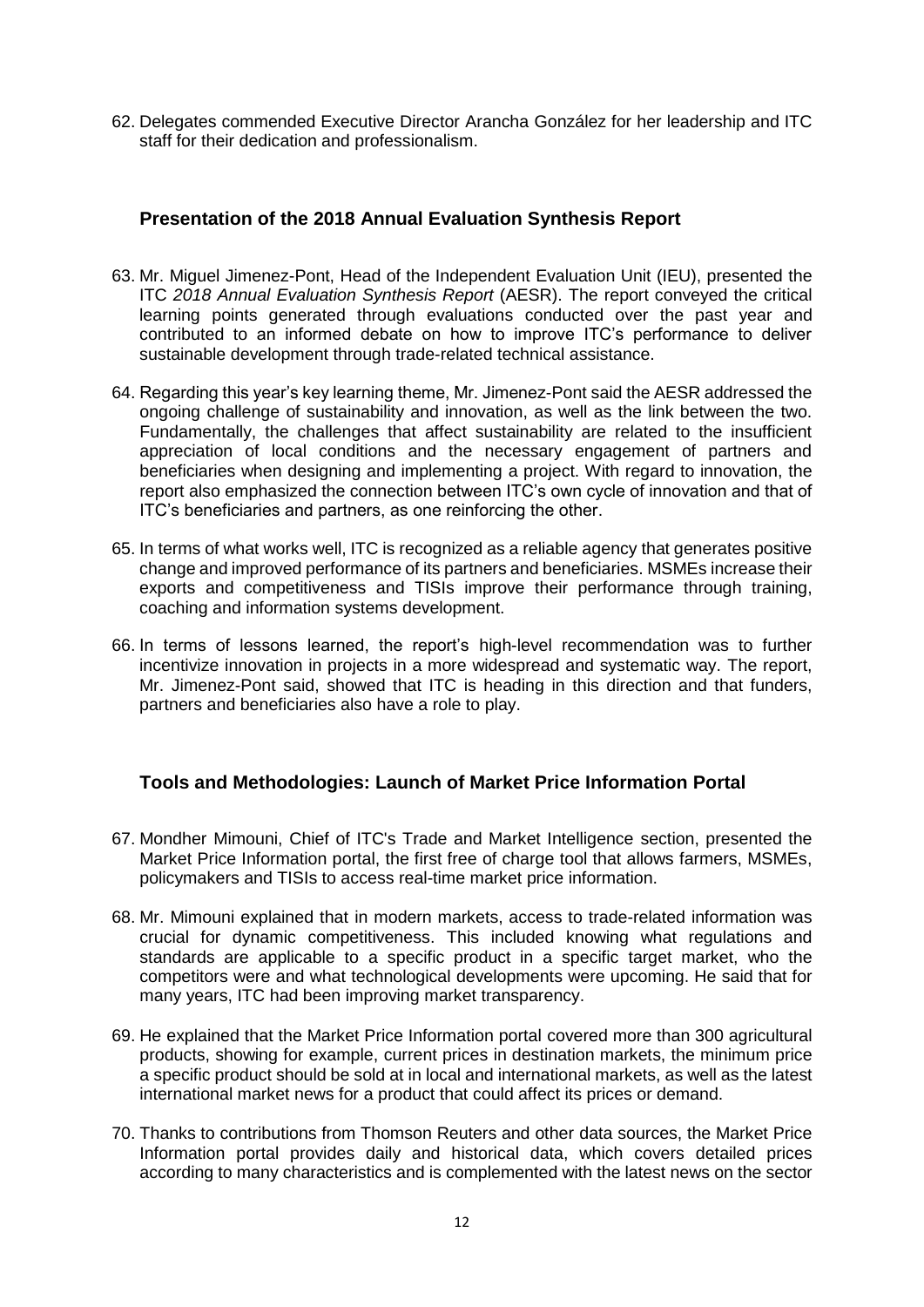or product. Mr. Mimouni added that ITC is already working on expanding the portal, and was customizing national versions that would allow TISIs, cooperatives and producers to upload and consult local market prices related to their product. This unique combination of local and international prices would keep them better informed when dealing with buyers.

- 71. Using mangoes as an example, Mr. Mimouni demonstrated the tool to the JAG, showing aspects that allow users to see market prices by origin, variety, quality and location. For instance, Peruvian Kent mangoes are more expensive in the Netherlands than the ones from Côte d'Ivoire.
- 72. Mr. Mimouni closed by saying that the portal added to ITC's expertise in its global public goods program. He said ITC's ultimate aim was to offer MSMEs reliable and transparent market information, to help them reinforce their international competitiveness and contribute to adding more jobs, increased skills and better wages.

### <span id="page-12-0"></span>**Closing session**

#### <span id="page-12-1"></span>**Chair's summary**

- 73. Ambassador Alvaro Cedeño Molinari presented the Chair's report on the proceedings of the session.
- 74. He thanked the UNCTAD Secretary-General, WTO Deputy Director-General, ITC Executive Director and special guests Ms. Hala Zarrok and Mr. Michael Ocansey. He said UNCTAD and WTO had worked with ITC to enhance the impact of trade as a driver of economic growth, development, and job creation. The three organizations continued to collaborate on trade information, statistical analysis, and implementing solutions to enable MSMEs to trade. Both speakers of UNCTAD and WTO had emphasized the importance of multilateral cooperation to achieving the SDGs and addressing the political challenges that many confront today.
- 75. Referring to the remarks of ITC's Executive Director, Mr. Cedeño Molinari highlighted how ITC was accelerating forward, with \$100 million in new extrabudgetary funding commitments, how partnerships are playing an increased role and how ITC was acting at home to foster innovation, improve risk management and evaluation systems, as well as work towards gender parity.
- 76. The two special guests, said Mr. Cedeño Molinari, highlighted the importance of supporting youth entrepreneurs for private sector development, growth, and job creation – even in challenging contexts.
- 77. Many delegations expressed support and appreciation for ITC's trade-related technical assistance, he said. Specific areas of work singled out for praise ranged from ITC's trade and market intelligence tools like the Global Trade Helpdesk and Sustainability Map, to the non-tariff measure surveys and country-specific projects to boost value addition, export competitiveness, and environmental sustainability. ITC was also praised for its focus on its priority countries.
- 78. Several delegations praised ITC's effective advocacy and thought leadership on women's economic empowerment, through the SheTrades initiative and the process that led to the Buenos Aires Declaration on Trade and Women's Economic Empowerment. Many called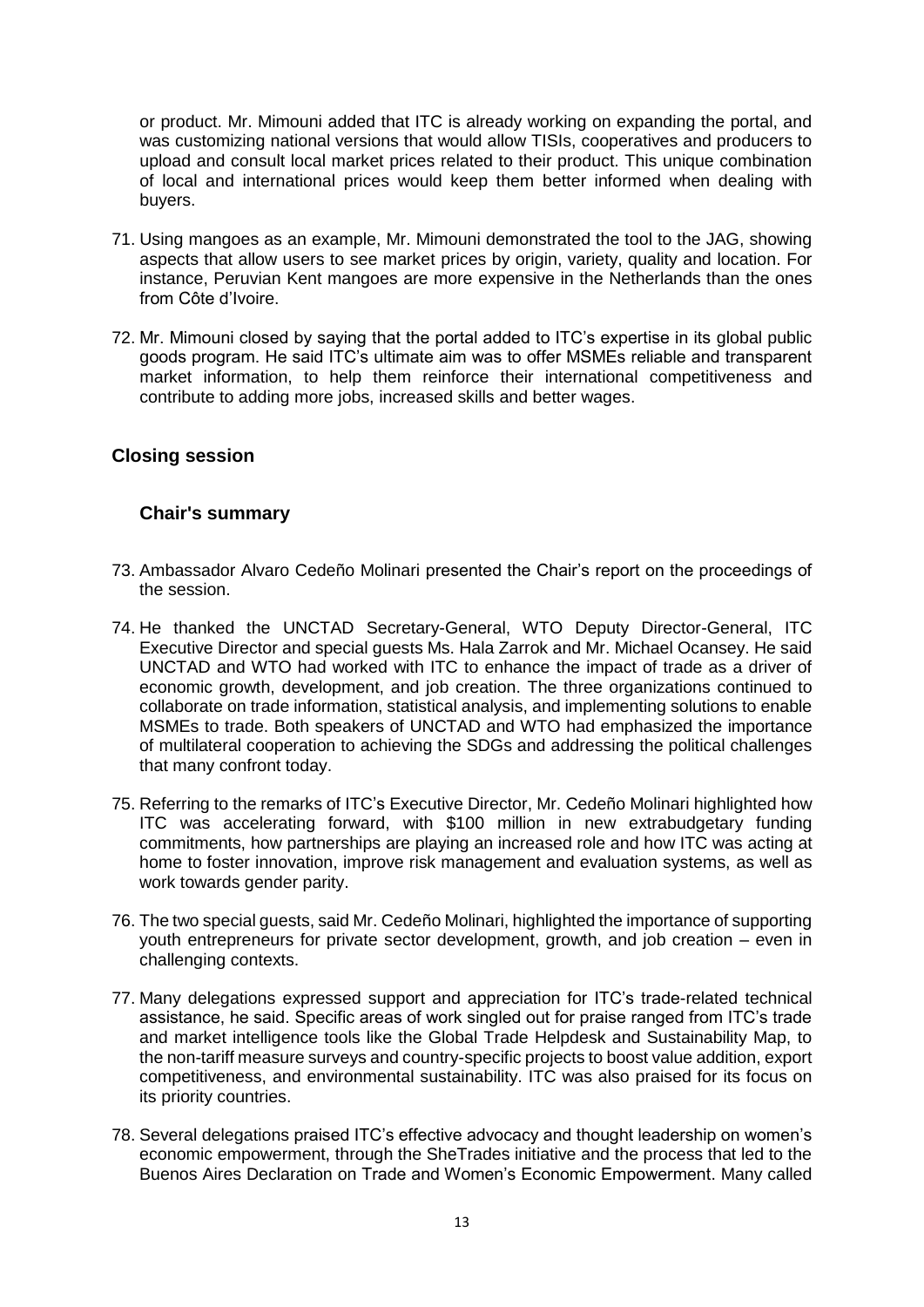for further scaling up the SheTrades initiative. One delegation urged ITC to explore the development of a SheTrades certification to both incentivize and reward good practice.

- 79. Multiple delegations indicated that ITC's thought leadership and analytical work as demonstrated through publications such as the *SME Competitiveness Outlook*, had positioned ITC as a reference for policymakers in both developed and developing countries.
- 80. While commending ITC for its evaluation work, some delegations offered suggestions that ITC further refine its theories of change to increase responsiveness to local circumstances. ITC was also urged to build on its momentum towards gender parity at all professional levels.
- 81. Many delegations pointed to the importance of Window 1 funding, with some announcements of future contributions to ITC.
- 82. On the 2018 *Annual Evaluation Synthesis Report*, ITC presented the key learnings from 2017 evaluation work, and explained how ITC was using this evidence base to inform future interventions and enhance accountability to funders and beneficiaries alike.
- 83. ITC was leveraging technology to help MSMEs trade, and he reminded delegates that many had mentioned the Global Trade Helpdesk. In addition, the Market Price information portal would provide free access to real-time price and market data to help MSMEs stay up to date on market movements.
- 84. He said that the meeting confirmed that ITC was an organization that continuously engages with its stakeholders and beneficiaries to deliver new and innovative initiatives to make trade sustainable and inclusive.
- 85. In closing, Ambassador Cedeño Molinari thanked the JAG members for their continued trust, support and engagement with ITC.

#### <span id="page-13-0"></span>**Executive Director's Closing Remarks**

- 86. In closing, as a parting gesture, ITC Executive Director Arancha González requested delegates to download ITC's new mobile application 'ITC at Hand', which contained all the information concerning the event, including reports and photographs.
- 87. She requested delegates to let all stakeholders know about ITC's innovations and communicate to their governments and TISIs about the new ITC tools which could ensure better impact for their trade.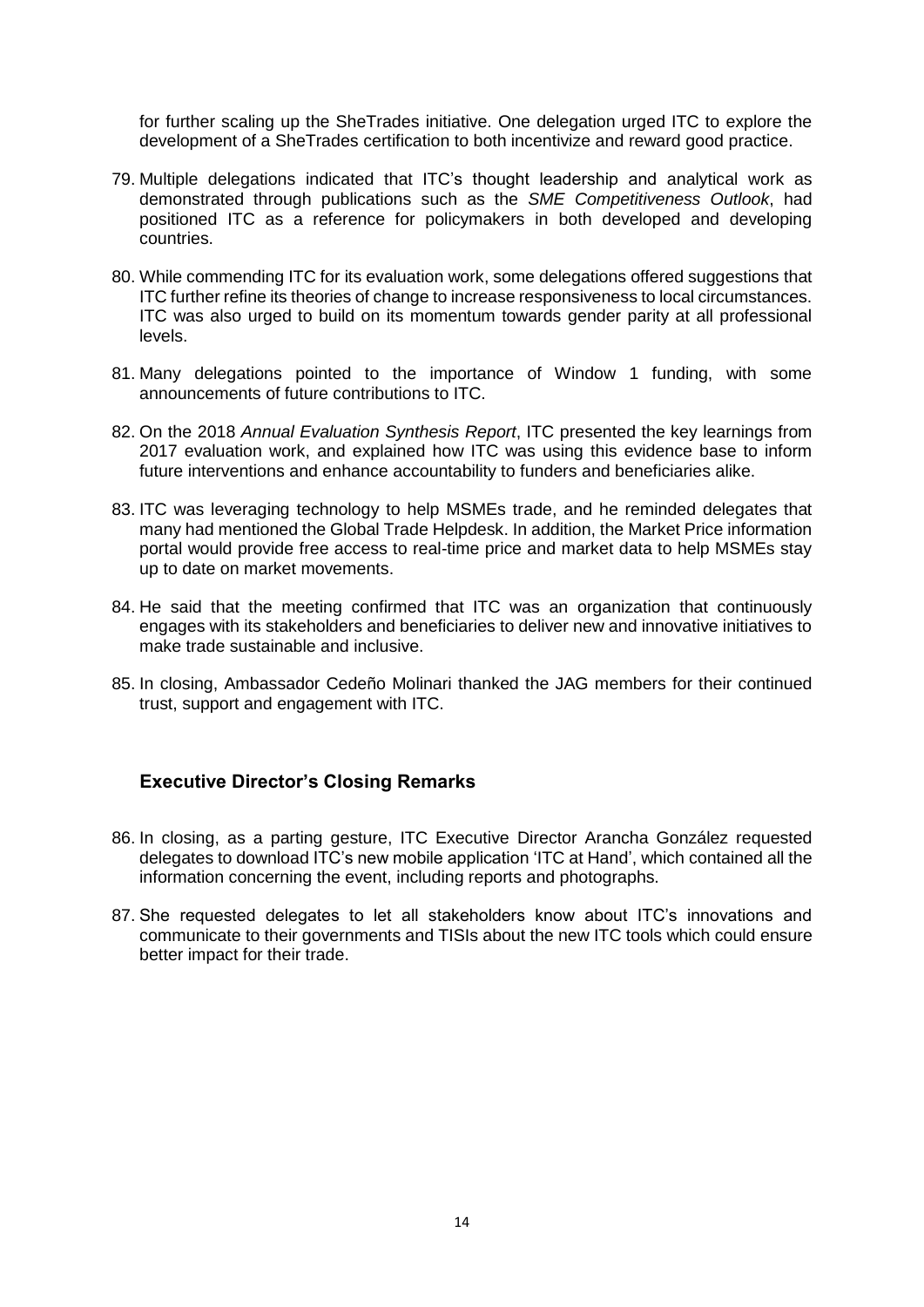The International Trade Centre (ITC) is the joint agency of the World Trade Organization and the United Nations.

| Street address: | ITC.<br>54-56, rue de Montbrillant<br>1202 Geneva, Switzerland |
|-----------------|----------------------------------------------------------------|
| Postal address: | ITC.<br>Palais des Nations<br>1211 Geneva 10, Switzerland      |
| Telephone:      | +41-22 730 0111                                                |
| Fax:            | +41-22 733 4439                                                |
| E-mail:         | itcreg@intracen.org                                            |
| Internet:       | http://www.intracen.org                                        |

Printed by ITC Digital Printing Service on FSC paper, which is environmentally-friendly paper (without chlorine) using vegetable-based inks. The printed matter is recyclable